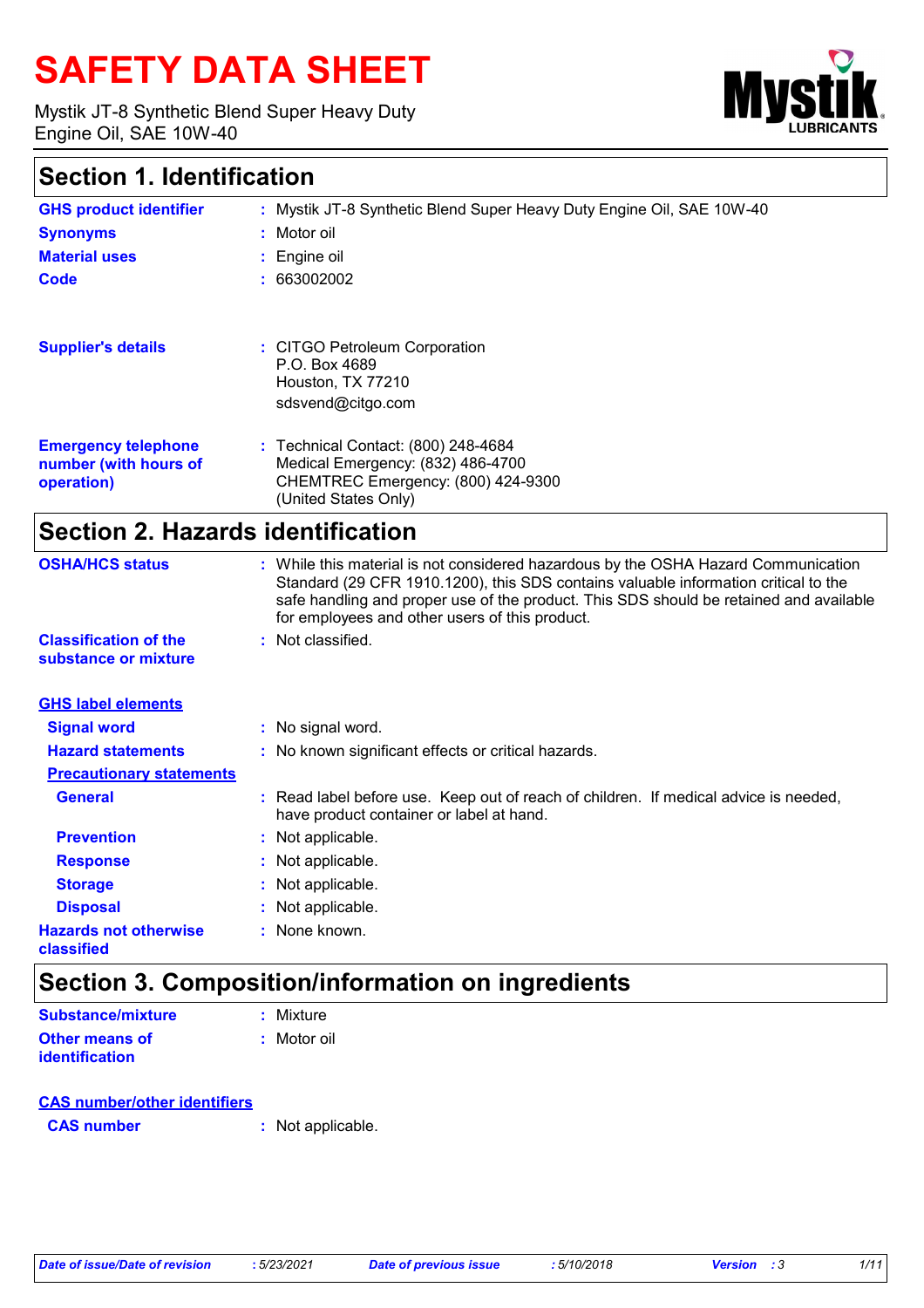### **Section 3. Composition/information on ingredients**

| <b>Ingredient name</b>                                                                      | $\frac{9}{6}$ | <b>CAS number</b> |
|---------------------------------------------------------------------------------------------|---------------|-------------------|
| Distillates (petroleum), hydrotreated heavy paraffinic                                      | 1≥50 - ≤75    | 64742-54-7        |
| Lubricating oils (petroleum), C20-50, hydrotreated neutral oil-based                        | I≥10 - ≤25    | 72623-87-1        |
| Distillates (petroleum), solvent-dewaxed heavy paraffinic                                   | ו≥ا           | 64742-65-0        |
| Distillates (petroleum), solvent-refined heavy paraffinic                                   | ו≤3           | 64741-88-4        |
| reaction mass of isomers of: C7-9-alkyl 3-(3,5-di-tert-butyl-4-hydroxyphenyl)<br>propionate | 3≥ا           | 125643-61-0       |

Any concentration shown as a range is to protect confidentiality or is due to process variation.

**There are no additional ingredients present which, within the current knowledge of the supplier and in the concentrations applicable, are classified as hazardous to health or the environment and hence require reporting in this section.**

**Occupational exposure limits, if available, are listed in Section 8.**

#### **Section 4. First aid measures**

#### **Description of necessary first aid measures**

| <b>Eye contact</b>  | : Immediately flush eyes with plenty of water, occasionally lifting the upper and lower<br>eyelids. Check for and remove any contact lenses. Get medical attention if irritation<br>occurs.                                            |
|---------------------|----------------------------------------------------------------------------------------------------------------------------------------------------------------------------------------------------------------------------------------|
| <b>Inhalation</b>   | : Remove victim to fresh air and keep at rest in a position comfortable for breathing. Get<br>medical attention if symptoms occur.                                                                                                     |
| <b>Skin contact</b> | : Flush contaminated skin with plenty of water. Remove contaminated clothing and<br>shoes. Get medical attention if symptoms occur.                                                                                                    |
| <b>Ingestion</b>    | : Wash out mouth with water. Remove victim to fresh air and keep at rest in a position<br>comfortable for breathing. Do not induce vomiting unless directed to do so by medical<br>personnel. Get medical attention if symptoms occur. |

#### **Most important symptoms/effects, acute and delayed**

| <b>Eye contact</b>                  | : No known significant effects or critical hazards. |
|-------------------------------------|-----------------------------------------------------|
| <b>Inhalation</b>                   | : No known significant effects or critical hazards. |
| <b>Skin contact</b>                 | : No known significant effects or critical hazards. |
| <b>Ingestion</b>                    | : No known significant effects or critical hazards. |
| <b>Over-exposure signs/symptoms</b> |                                                     |
| <b>Eve contact</b>                  | : No specific data.                                 |
| <b>Inhalation</b>                   | : No specific data.                                 |
| <b>Skin contact</b>                 | : No specific data.                                 |
| <b>Ingestion</b>                    | : No specific data.                                 |

| <b>Notes to physician</b>         | : Treat symptomatically. Contact poison treatment specialist immediately if large<br>quantities have been ingested or inhaled. |
|-----------------------------------|--------------------------------------------------------------------------------------------------------------------------------|
| <b>Specific treatments</b>        | : Treat symptomatically and supportively.                                                                                      |
| <b>Protection of first-aiders</b> | No action shall be taken involving any personal risk or without suitable training.                                             |

#### **See toxicological information (Section 11)**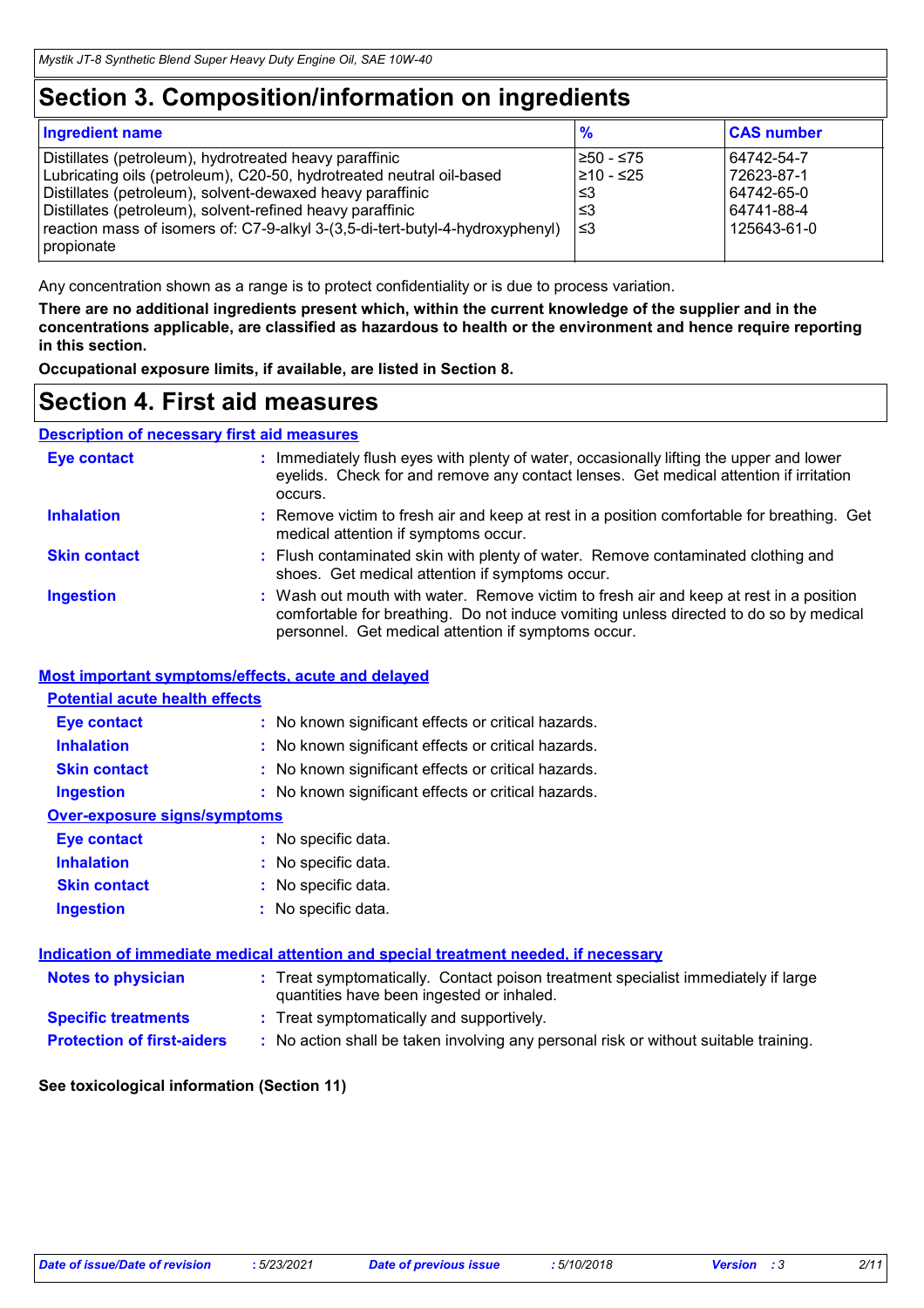## **Section 5. Fire-fighting measures**

| <b>Extinguishing media</b>                               |                                                                                                                                                                                                     |
|----------------------------------------------------------|-----------------------------------------------------------------------------------------------------------------------------------------------------------------------------------------------------|
| <b>Suitable extinguishing</b><br>media                   | : Use an extinguishing agent suitable for the surrounding fire.                                                                                                                                     |
| <b>Unsuitable extinguishing</b><br>media                 | : None known.                                                                                                                                                                                       |
| <b>Specific hazards arising</b><br>from the chemical     | : In a fire or if heated, a pressure increase will occur and the container may burst.                                                                                                               |
| <b>Hazardous thermal</b><br>decomposition products       | Decomposition products may include the following materials:<br>carbon dioxide<br>carbon monoxide<br>sulfur oxides<br>phosphorus oxides<br>metal oxide/oxides                                        |
| <b>Special protective actions</b><br>for fire-fighters   | : Promptly isolate the scene by removing all persons from the vicinity of the incident if<br>there is a fire. No action shall be taken involving any personal risk or without suitable<br>training. |
| <b>Special protective</b><br>equipment for fire-fighters | Fire-fighters should wear appropriate protective equipment and self-contained breathing<br>apparatus (SCBA) with a full face-piece operated in positive pressure mode.                              |

### **Section 6. Accidental release measures**

|                                                              | <b>Personal precautions, protective equipment and emergency procedures</b>                                                                                                                                                                                                                                                                                                                                                                                                                                                                                                               |
|--------------------------------------------------------------|------------------------------------------------------------------------------------------------------------------------------------------------------------------------------------------------------------------------------------------------------------------------------------------------------------------------------------------------------------------------------------------------------------------------------------------------------------------------------------------------------------------------------------------------------------------------------------------|
| For non-emergency<br>personnel                               | : No action shall be taken involving any personal risk or without suitable training.<br>Evacuate surrounding areas. Keep unnecessary and unprotected personnel from<br>entering. Do not touch or walk through spilled material. Put on appropriate personal<br>protective equipment.                                                                                                                                                                                                                                                                                                     |
| For emergency responders :                                   | If specialized clothing is required to deal with the spillage, take note of any information in<br>Section 8 on suitable and unsuitable materials. See also the information in "For non-<br>emergency personnel".                                                                                                                                                                                                                                                                                                                                                                         |
| <b>Environmental precautions</b>                             | : Avoid dispersal of spilled material and runoff and contact with soil, waterways, drains<br>and sewers. Inform the relevant authorities if the product has caused environmental<br>pollution (sewers, waterways, soil or air).                                                                                                                                                                                                                                                                                                                                                          |
| <b>Methods and materials for containment and cleaning up</b> |                                                                                                                                                                                                                                                                                                                                                                                                                                                                                                                                                                                          |
| <b>Small spill</b>                                           | : Stop leak if without risk. Move containers from spill area. Dilute with water and mop up<br>if water-soluble. Alternatively, or if water-insoluble, absorb with an inert dry material and<br>place in an appropriate waste disposal container. Dispose of via a licensed waste<br>disposal contractor.                                                                                                                                                                                                                                                                                 |
| <b>Large spill</b>                                           | Stop leak if without risk. Move containers from spill area. Prevent entry into sewers,<br>water courses, basements or confined areas. Wash spillages into an effluent treatment<br>plant or proceed as follows. Contain and collect spillage with non-combustible,<br>absorbent material e.g. sand, earth, vermiculite or diatomaceous earth and place in<br>container for disposal according to local regulations (see Section 13). Dispose of via a<br>licensed waste disposal contractor. Note: see Section 1 for emergency contact<br>information and Section 13 for waste disposal. |

### **Section 7. Handling and storage**

| <b>Precautions for safe handling</b>             |             |                                                                                                                                                                                                                                                                                                                                                |            |                |     |      |
|--------------------------------------------------|-------------|------------------------------------------------------------------------------------------------------------------------------------------------------------------------------------------------------------------------------------------------------------------------------------------------------------------------------------------------|------------|----------------|-----|------|
| <b>Protective measures</b>                       |             | : Put on appropriate personal protective equipment (see Section 8).                                                                                                                                                                                                                                                                            |            |                |     |      |
| <b>Advice on general</b><br>occupational hygiene | measures.   | Eating, drinking and smoking should be prohibited in areas where this material is<br>handled, stored and processed. Workers should wash hands and face before eating,<br>drinking and smoking. Remove contaminated clothing and protective equipment before<br>entering eating areas. See also Section 8 for additional information on hygiene |            |                |     |      |
| Date of issue/Date of revision                   | : 5/23/2021 | <b>Date of previous issue</b>                                                                                                                                                                                                                                                                                                                  | :5/10/2018 | <b>Version</b> | - 3 | 3/11 |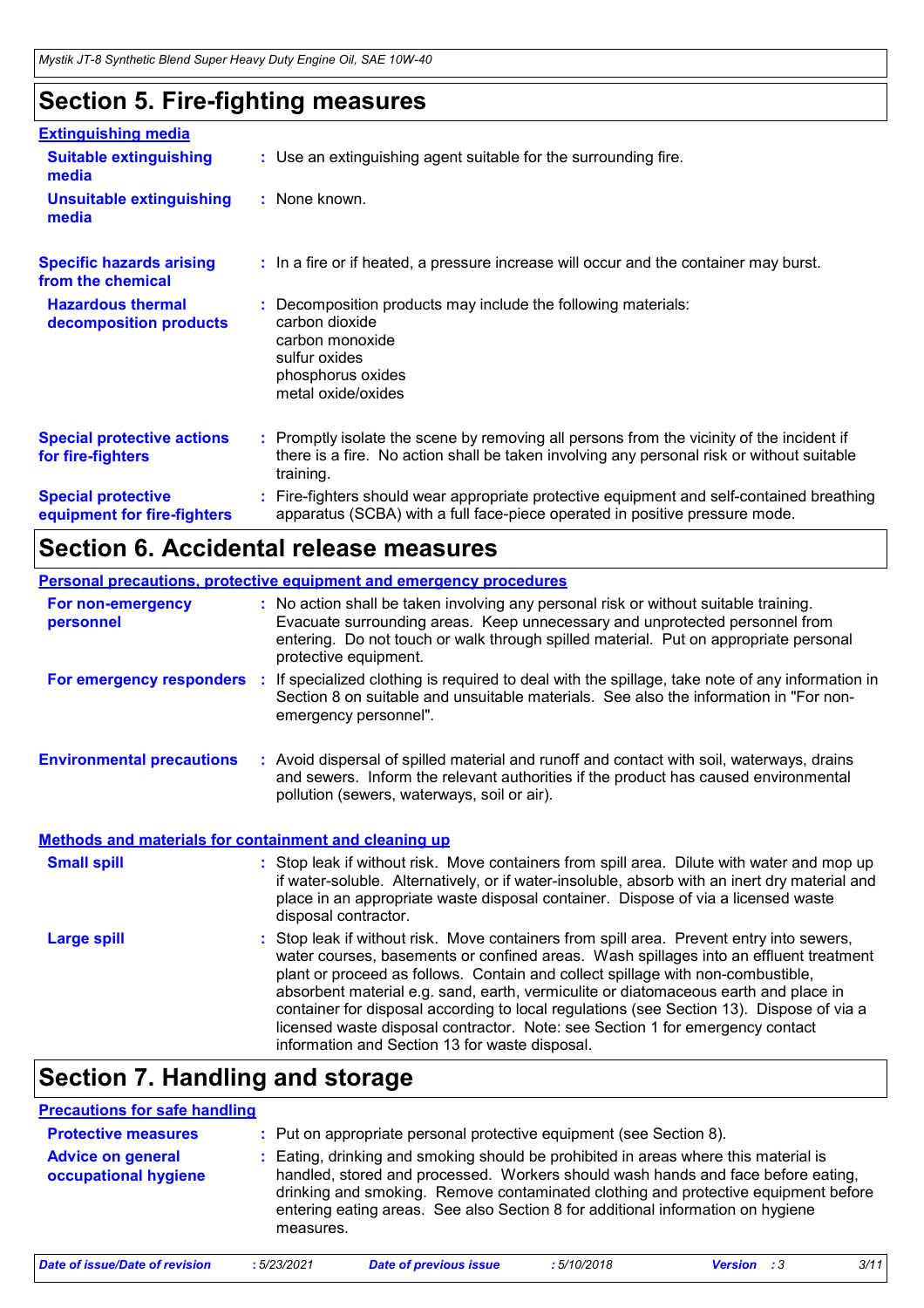### **Section 7. Handling and storage**

| <b>Conditions for safe storage,</b><br>including any<br><b>incompatibilities</b> | Store in accordance with local regulations. Store in original container protected from<br>÷<br>direct sunlight in a dry, cool and well-ventilated area, away from incompatible materials<br>(see Section 10) and food and drink. Keep container tightly closed and sealed until<br>ready for use. Containers that have been opened must be carefully resealed and kept<br>upright to prevent leakage. Do not store in unlabeled containers. Use appropriate<br>containment to avoid environmental contamination. See Section 10 for incompatible<br>materials before handling or use. |
|----------------------------------------------------------------------------------|---------------------------------------------------------------------------------------------------------------------------------------------------------------------------------------------------------------------------------------------------------------------------------------------------------------------------------------------------------------------------------------------------------------------------------------------------------------------------------------------------------------------------------------------------------------------------------------|
|                                                                                  | Bulk Storage Conditions: Maintain all storage tanks in accordance with applicable<br>regulations. Use necessary controls to monitor tank inventories. Inspect all storage<br>tanks on a periodic basis. Test tanks and associated piping for tightness. Maintain the<br>automatic leak detection devices to assure proper working condition.                                                                                                                                                                                                                                          |

#### **Section 8. Exposure controls/personal protection**

| <b>Control parameters</b>                                            |                                                                                                                                                                                                                                                                                                                            |
|----------------------------------------------------------------------|----------------------------------------------------------------------------------------------------------------------------------------------------------------------------------------------------------------------------------------------------------------------------------------------------------------------------|
| <b>Occupational exposure limits</b>                                  |                                                                                                                                                                                                                                                                                                                            |
| Distillates (petroleum), hydrotreated heavy paraffinic               | ACGIH TLV (United States, 3/2019).<br>TWA: 5 mg/m <sup>3</sup> 8 hours. Form: Inhalable<br>fraction<br>OSHA PEL (United States, 5/2018).<br>TWA: 5 mg/m <sup>3</sup> 8 hours.<br>NIOSH REL (United States, 10/2016).<br>TWA: 5 mg/m <sup>3</sup> 10 hours. Form: Mist<br>STEL: 10 mg/m <sup>3</sup> 15 minutes. Form: Mist |
| Lubricating oils (petroleum), C20-50, hydrotreated neutral oil-based | NIOSH REL (United States, 10/2016).<br>TWA: 5 mg/m <sup>3</sup> 10 hours. Form: Mist<br>STEL: 10 mg/m <sup>3</sup> 15 minutes. Form: Mist<br><b>ACGIH TLV (United States).</b><br>TWA: $5 \text{ mg/m}$<br><b>OSHA PEL (United States).</b><br>TWA: $5 \text{ mg/m}^3$                                                     |
| Distillates (petroleum), solvent-dewaxed heavy paraffinic            | ACGIH TLV (United States, 3/2019).<br>TWA: 5 mg/m <sup>3</sup> 8 hours. Form: Inhalable<br>fraction<br>OSHA PEL (United States, 5/2018).<br>TWA: 5 mg/m <sup>3</sup> 8 hours.<br>NIOSH REL (United States, 10/2016).<br>TWA: 5 mg/m <sup>3</sup> 10 hours. Form: Mist<br>STEL: 10 mg/m <sup>3</sup> 15 minutes. Form: Mist |
| Distillates (petroleum), solvent-refined heavy paraffinic            | ACGIH TLV (United States, 3/2019).<br>TWA: 5 mg/m <sup>3</sup> 8 hours. Form: Inhalable<br>fraction<br>OSHA PEL (United States, 5/2018).<br>TWA: 5 mg/m <sup>3</sup> 8 hours.<br>NIOSH REL (United States, 10/2016).<br>TWA: 5 mg/m <sup>3</sup> 10 hours. Form: Mist<br>STEL: 10 mg/m <sup>3</sup> 15 minutes. Form: Mist |
| <b>Appropriate engineering</b><br>contaminants.<br><b>controls</b>   | : Good general ventilation should be sufficient to control worker exposure to airborne                                                                                                                                                                                                                                     |

**Environmental exposure controls :** Emissions from ventilation or work process equipment should be checked to ensure they comply with the requirements of environmental protection legislation. In some cases, vapor controls, filters or engineering modifications to the process equipment will be necessary to reduce emissions to acceptable levels.

#### **Individual protection measures**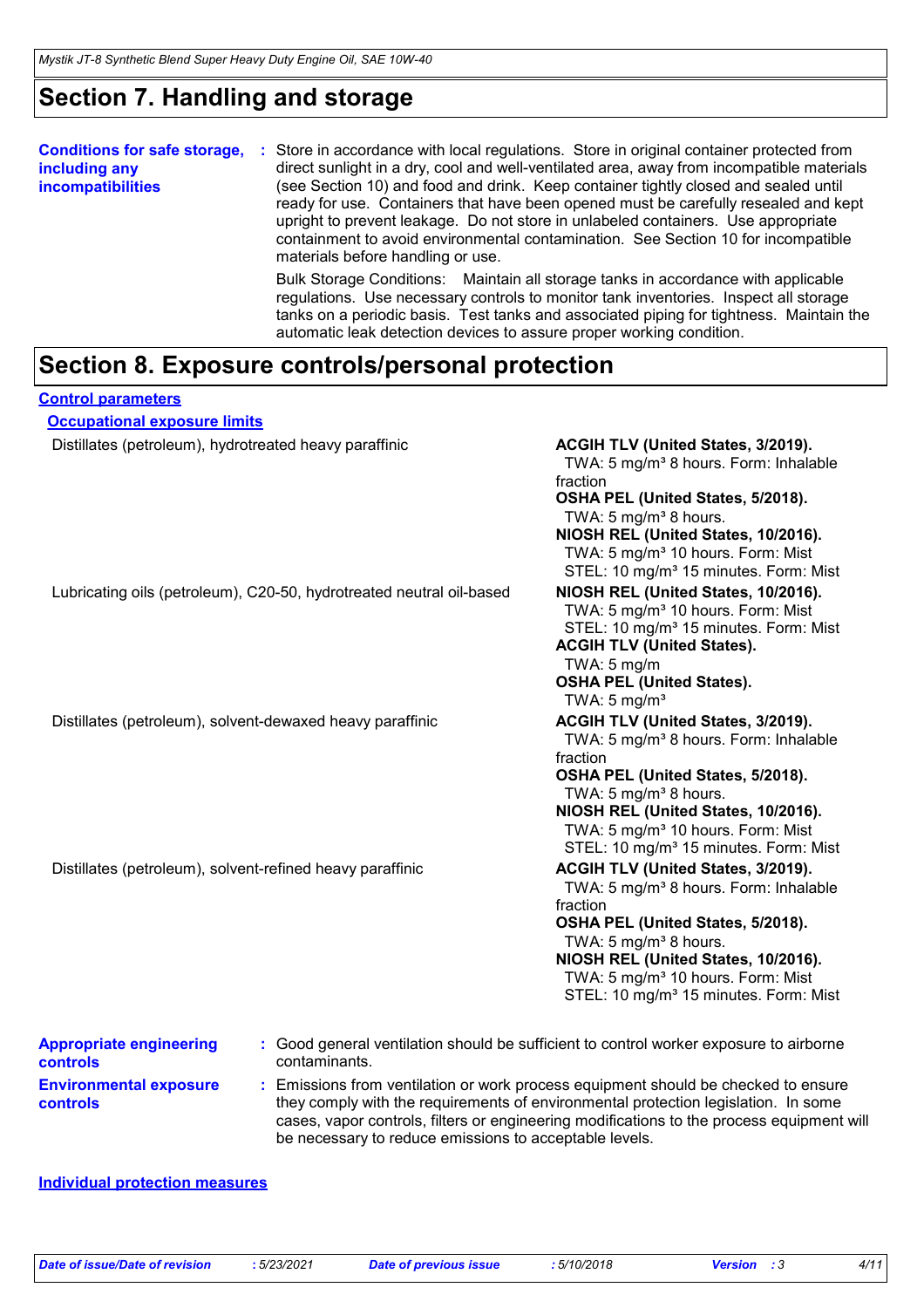# **Section 8. Exposure controls/personal protection**

| <b>Hygiene measures</b>       | : Wash hands, forearms and face thoroughly after handling chemical products, before<br>eating, smoking and using the lavatory and at the end of the working period.<br>Appropriate techniques should be used to remove potentially contaminated clothing.<br>Wash contaminated clothing before reusing. Ensure that eyewash stations and safety<br>showers are close to the workstation location.                                                                                                                                                   |
|-------------------------------|-----------------------------------------------------------------------------------------------------------------------------------------------------------------------------------------------------------------------------------------------------------------------------------------------------------------------------------------------------------------------------------------------------------------------------------------------------------------------------------------------------------------------------------------------------|
| <b>Eye/face protection</b>    | : Safety glasses equipped with side shields are recommended as minimum protection in<br>industrial settings. If contact is possible, the following protection should be worn, unless<br>the assessment indicates a higher degree of protection: chemical splash goggles.<br>Safety eyewear complying with an approved standard should be used when a risk<br>assessment indicates this is necessary to avoid exposure to liquid splashes, mists,<br>gases or dusts. If inhalation hazards exist, a full-face respirator may be required<br>instead. |
| <b>Skin protection</b>        |                                                                                                                                                                                                                                                                                                                                                                                                                                                                                                                                                     |
| <b>Hand protection</b>        | : Chemical-resistant gloves complying with an approved standard should be worn at all<br>times when handling chemical products if a risk assessment indicates this is necessary.                                                                                                                                                                                                                                                                                                                                                                    |
| <b>Body protection</b>        | : Personal protective equipment for the body should be selected based on the task being<br>performed and the risks involved and should be approved by a specialist before<br>handling this product.                                                                                                                                                                                                                                                                                                                                                 |
| <b>Other skin protection</b>  | : Avoid skin contact with liquid. Appropriate footwear and any additional skin protection<br>measures should be selected based on the task being performed and the risks involved<br>and should be approved by a specialist before handling this product. Leather boots are<br>not protective for liquid contact.                                                                                                                                                                                                                                   |
| <b>Respiratory protection</b> | : Avoid inhalation of gases, vapors, mists or dusts. Use a properly fitted, air-purifying or<br>supplied-air respirator complying with an approved standard if a risk assessment<br>indicates this is necessary. Respirator selection must be based on known or anticipated<br>exposure levels, the hazards of the product and the safe working limits of the selected<br>respirator.                                                                                                                                                               |

# **Section 9. Physical and chemical properties**

| <b>Appearance</b>                               |   |                                                               |
|-------------------------------------------------|---|---------------------------------------------------------------|
| <b>Physical state</b>                           |   | : Liquid.                                                     |
| <b>Color</b>                                    |   | $:$ Amber.                                                    |
| Odor                                            |   | Mild petroleum odor                                           |
| рH                                              |   | : Not available.                                              |
| <b>Melting point</b>                            |   | : $0^{\circ}$ C (32 $^{\circ}$ F)                             |
| <b>Boiling point</b>                            |   | : 207 to 750°C (404.6 to 1382°F)                              |
| <b>Flash point</b>                              |   | : Open cup: $228^{\circ}$ C (442.4 $^{\circ}$ F) [Cleveland.] |
| <b>Evaporation rate</b>                         |   | $:$ <1 (butyl acetate = 1)                                    |
| Lower and upper explosive<br>(flammable) limits |   | : Not available.                                              |
| <b>Vapor pressure</b>                           |   | : < 0.13 kPa (< 1 mm Hg) [room temperature]                   |
| <b>Vapor density</b>                            |   | : $>1$ [Air = 1]                                              |
| <b>Relative density</b>                         |   | : 0.87                                                        |
| <b>Density Ibs/gal</b>                          |   | : Estimated 7.25 lbs/gal                                      |
| Density gm/cm <sup>3</sup>                      |   | $:$ Not available.                                            |
| <b>Gravity, °API</b>                            |   | : Estimated 31 $@$ 60 F                                       |
| <b>Solubility</b>                               |   | Insoluble in the following materials: cold water.             |
| Flow time (ISO 2431)                            | ÷ | Not available.                                                |
| <b>Viscosity</b>                                |   | Kinematic (40°C (104°F)): 1.01 cm <sup>2</sup> /s (101 cSt)   |
| <b>Viscosity SUS</b>                            |   | Estimated 468 SUS @104 F                                      |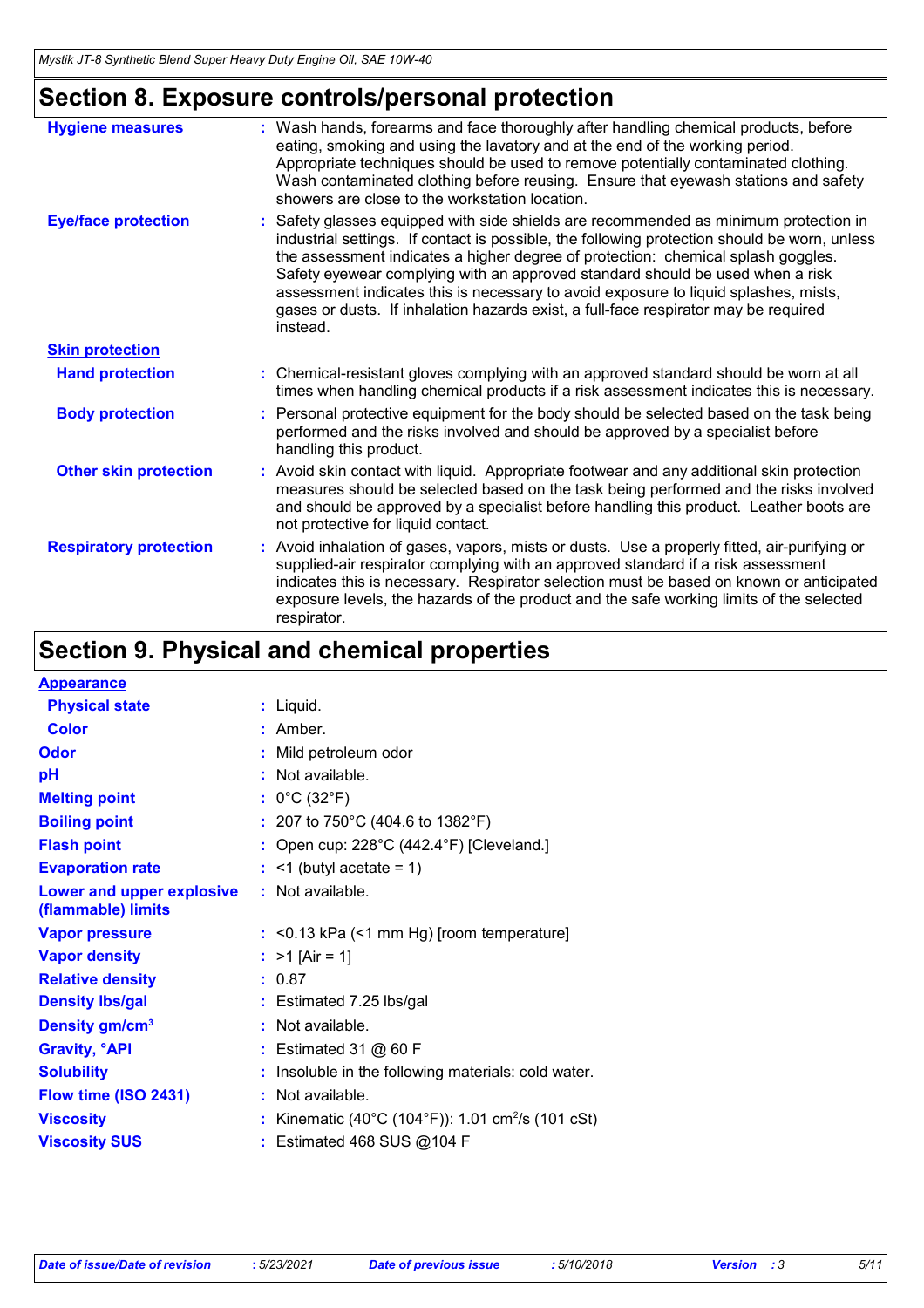### **Section 10. Stability and reactivity**

| <b>Reactivity</b>                                   | : Not expected to be Explosive, Self-Reactive, Self-Heating, or an Organic Peroxide<br>under US GHS Definition(s). |
|-----------------------------------------------------|--------------------------------------------------------------------------------------------------------------------|
| <b>Chemical stability</b>                           | : The product is stable.                                                                                           |
| <b>Possibility of hazardous</b><br><b>reactions</b> | : Under normal conditions of storage and use, hazardous reactions will not occur.                                  |
| <b>Conditions to avoid</b>                          | : No specific data.                                                                                                |
| <b>Incompatible materials</b>                       | : No specific data.                                                                                                |
| <b>Hazardous decomposition</b><br><b>products</b>   | : Under normal conditions of storage and use, hazardous decomposition products should<br>not be produced.          |

### **Section 11. Toxicological information**

#### **Information on toxicological effects**

|  | <b>Acute toxicity</b> |  |
|--|-----------------------|--|
|  |                       |  |

| <b>Product/ingredient name</b>                                  | <b>Result</b> | <b>Species</b> | <b>Dose</b> | <b>Exposure</b> |
|-----------------------------------------------------------------|---------------|----------------|-------------|-----------------|
| Distillates (petroleum),<br>hydrotreated heavy paraffinic       | LD50 Dermal   | Rat            | >5000 mg/kg |                 |
|                                                                 | LD50 Oral     | Rat            | >5000 mg/kg |                 |
| Distillates (petroleum),<br>solvent-dewaxed heavy<br>paraffinic | LD50 Dermal   | Rabbit         | >5000 mg/kg |                 |
|                                                                 | LD50 Oral     | Rat            | -5000 mg/kg |                 |
| Distillates (petroleum),<br>solvent-refined heavy<br>paraffinic | LD50 Dermal   | Rabbit         | 2000 mg/kg  |                 |
|                                                                 | LD50 Oral     | Rat            | 5000 mg/kg  |                 |

**Conclusion/Summary :**

Mineral oil mists derived from highly refined oils are reported to have low acute and subacute toxicities in animals. Effects from single and short-term repeated exposures to high concentrations of mineral oil mists well above applicable workplace exposure levels include lung inflammatory reaction, lipoid granuloma formation and lipoid pneumonia. In acute and sub-acute studies involving exposures to lower concentrations of mineral oil mists at or near current work place exposure levels produced no significant toxicological effects.

**Distillates (petroleum), hydrotreated heavy paraffinic**: Mineral oil mists derived from highly refined oils are reported to have low acute and sub-acute toxicities in animals. Effects from single and short-term repeated exposures to high concentrations of mineral oil mists well above applicable workplace exposure levels include lung inflammatory reaction, lipoid granuloma formation and lipoid pneumonia. In acute and sub-acute studies involving exposures to lower concentrations of mineral oil mists at or near current work place exposure levels produced no significant toxicological effects. **Distillates (petroleum), solvent-dewaxed heavy paraffinic**: Mineral oil mists derived from highly refined oils are reported to have low acute and sub-acute toxicities in animals. Effects from single and short-term repeated exposures to high concentrations of mineral oil mists well above applicable workplace exposure levels include lung inflammatory reaction, lipoid granuloma formation and lipoid pneumonia. In acute and sub-acute studies involving exposures to lower concentrations of mineral oil mists at or near current work place exposure levels produced no significant toxicological effects. **Distillates (petroleum), solvent-refined heavy paraffinic**: Mineral oil mists derived from highly refined oils are reported to have low acute and sub-acute toxicities in animals. Effects from single and short-term repeated exposures to high concentrations of mineral oil mists well above applicable workplace exposure levels include lung inflammatory reaction, lipoid granuloma formation and lipoid pneumonia. In acute and sub-acute studies involving exposures to lower concentrations of mineral oil mists at or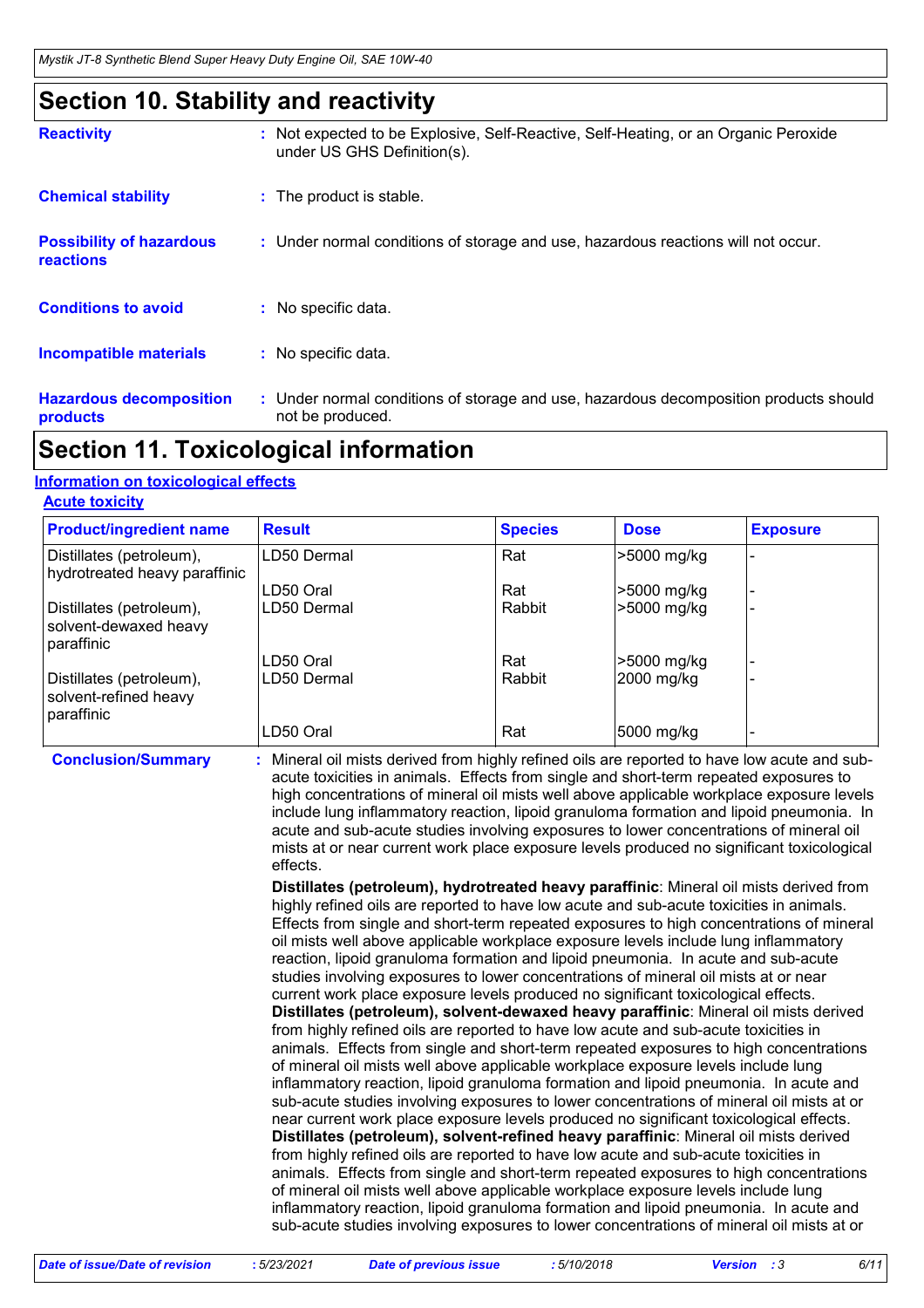# **Section 11. Toxicological information**

|                                                                             |             |                              |                                                     | Chronic studies did not find carcinogenic effects in rats or mice. | near current work place exposure levels produced no significant toxicological effects.<br>reaction mass of isomers of: C7-9-alkyl 3-(3,5-di-tert-butyl-4-hydroxyphenyl)<br>propionate: In subchronic studies, certain alkyl phenols have been associated with liver<br>effects (cellular hypertrophy) following oral administration to rats. These liver effects<br>were characterized by necrosis and fibrosis at doses of 250 mg/kg/day or higher. Also,<br>effects on prothrombin index were reported, however this effect is not seen in all studies. |      |
|-----------------------------------------------------------------------------|-------------|------------------------------|-----------------------------------------------------|--------------------------------------------------------------------|-----------------------------------------------------------------------------------------------------------------------------------------------------------------------------------------------------------------------------------------------------------------------------------------------------------------------------------------------------------------------------------------------------------------------------------------------------------------------------------------------------------------------------------------------------------|------|
| <b>Irritation/Corrosion</b><br>Not available.                               |             |                              |                                                     |                                                                    |                                                                                                                                                                                                                                                                                                                                                                                                                                                                                                                                                           |      |
| <b>Skin</b>                                                                 |             | : No additional information. |                                                     |                                                                    |                                                                                                                                                                                                                                                                                                                                                                                                                                                                                                                                                           |      |
| <b>Eyes</b>                                                                 |             | : No additional information. |                                                     |                                                                    |                                                                                                                                                                                                                                                                                                                                                                                                                                                                                                                                                           |      |
| <b>Respiratory</b>                                                          |             | : No additional information. |                                                     |                                                                    |                                                                                                                                                                                                                                                                                                                                                                                                                                                                                                                                                           |      |
| <b>Sensitization</b>                                                        |             |                              |                                                     |                                                                    |                                                                                                                                                                                                                                                                                                                                                                                                                                                                                                                                                           |      |
| Not available.                                                              |             |                              |                                                     |                                                                    |                                                                                                                                                                                                                                                                                                                                                                                                                                                                                                                                                           |      |
| <b>Skin</b>                                                                 |             | : No additional information. |                                                     |                                                                    |                                                                                                                                                                                                                                                                                                                                                                                                                                                                                                                                                           |      |
| <b>Respiratory</b>                                                          |             | : No additional information. |                                                     |                                                                    |                                                                                                                                                                                                                                                                                                                                                                                                                                                                                                                                                           |      |
| <b>Mutagenicity</b>                                                         |             |                              |                                                     |                                                                    |                                                                                                                                                                                                                                                                                                                                                                                                                                                                                                                                                           |      |
| Not available.                                                              |             |                              |                                                     |                                                                    |                                                                                                                                                                                                                                                                                                                                                                                                                                                                                                                                                           |      |
| <b>Conclusion/Summary</b>                                                   |             | : No additional information. |                                                     |                                                                    |                                                                                                                                                                                                                                                                                                                                                                                                                                                                                                                                                           |      |
| <b>Carcinogenicity</b>                                                      |             |                              |                                                     |                                                                    |                                                                                                                                                                                                                                                                                                                                                                                                                                                                                                                                                           |      |
| Not available.                                                              |             |                              |                                                     |                                                                    |                                                                                                                                                                                                                                                                                                                                                                                                                                                                                                                                                           |      |
| <b>Conclusion/Summary</b>                                                   |             |                              |                                                     |                                                                    | : Distillates (petroleum), solvent-refined heavy paraffinic: In long term studies (up to                                                                                                                                                                                                                                                                                                                                                                                                                                                                  |      |
| <b>Classification</b>                                                       |             |                              |                                                     |                                                                    | two years) no carcinogenic effects have been reported in any animal species tested.                                                                                                                                                                                                                                                                                                                                                                                                                                                                       |      |
| <b>Product/ingredient name</b>                                              | <b>OSHA</b> | <b>IARC</b>                  | <b>NTP</b>                                          |                                                                    |                                                                                                                                                                                                                                                                                                                                                                                                                                                                                                                                                           |      |
| Distillates (petroleum),<br>solvent-refined heavy<br>paraffinic             |             | 4                            |                                                     |                                                                    |                                                                                                                                                                                                                                                                                                                                                                                                                                                                                                                                                           |      |
| <b>Reproductive toxicity</b>                                                |             |                              |                                                     |                                                                    |                                                                                                                                                                                                                                                                                                                                                                                                                                                                                                                                                           |      |
| Not available                                                               |             |                              |                                                     |                                                                    |                                                                                                                                                                                                                                                                                                                                                                                                                                                                                                                                                           |      |
| <b>Conclusion/Summary</b>                                                   |             | : No additional information. |                                                     |                                                                    |                                                                                                                                                                                                                                                                                                                                                                                                                                                                                                                                                           |      |
| <b>Teratogenicity</b>                                                       |             |                              |                                                     |                                                                    |                                                                                                                                                                                                                                                                                                                                                                                                                                                                                                                                                           |      |
| Not available.                                                              |             |                              |                                                     |                                                                    |                                                                                                                                                                                                                                                                                                                                                                                                                                                                                                                                                           |      |
| <b>Conclusion/Summary</b>                                                   |             | : No additional information. |                                                     |                                                                    |                                                                                                                                                                                                                                                                                                                                                                                                                                                                                                                                                           |      |
| <b>Specific target organ toxicity (single exposure)</b><br>Not available.   |             |                              |                                                     |                                                                    |                                                                                                                                                                                                                                                                                                                                                                                                                                                                                                                                                           |      |
| <b>Specific target organ toxicity (repeated exposure)</b><br>Not available. |             |                              |                                                     |                                                                    |                                                                                                                                                                                                                                                                                                                                                                                                                                                                                                                                                           |      |
| <b>Aspiration hazard</b><br>Not available.                                  |             |                              |                                                     |                                                                    |                                                                                                                                                                                                                                                                                                                                                                                                                                                                                                                                                           |      |
| <b>Information on the likely</b><br>routes of exposure                      |             |                              | : Routes of entry anticipated: Dermal.              |                                                                    |                                                                                                                                                                                                                                                                                                                                                                                                                                                                                                                                                           |      |
| <b>Potential acute health effects</b>                                       |             |                              |                                                     |                                                                    |                                                                                                                                                                                                                                                                                                                                                                                                                                                                                                                                                           |      |
| <b>Eye contact</b>                                                          |             |                              | : No known significant effects or critical hazards. |                                                                    |                                                                                                                                                                                                                                                                                                                                                                                                                                                                                                                                                           |      |
| <b>Inhalation</b>                                                           |             |                              | : No known significant effects or critical hazards. |                                                                    |                                                                                                                                                                                                                                                                                                                                                                                                                                                                                                                                                           |      |
| <b>Skin contact</b>                                                         |             |                              | : No known significant effects or critical hazards. |                                                                    |                                                                                                                                                                                                                                                                                                                                                                                                                                                                                                                                                           |      |
| <b>Date of issue/Date of revision</b>                                       | : 5/23/2021 |                              | <b>Date of previous issue</b>                       | :5/10/2018                                                         | <b>Version</b> : 3                                                                                                                                                                                                                                                                                                                                                                                                                                                                                                                                        | 7/11 |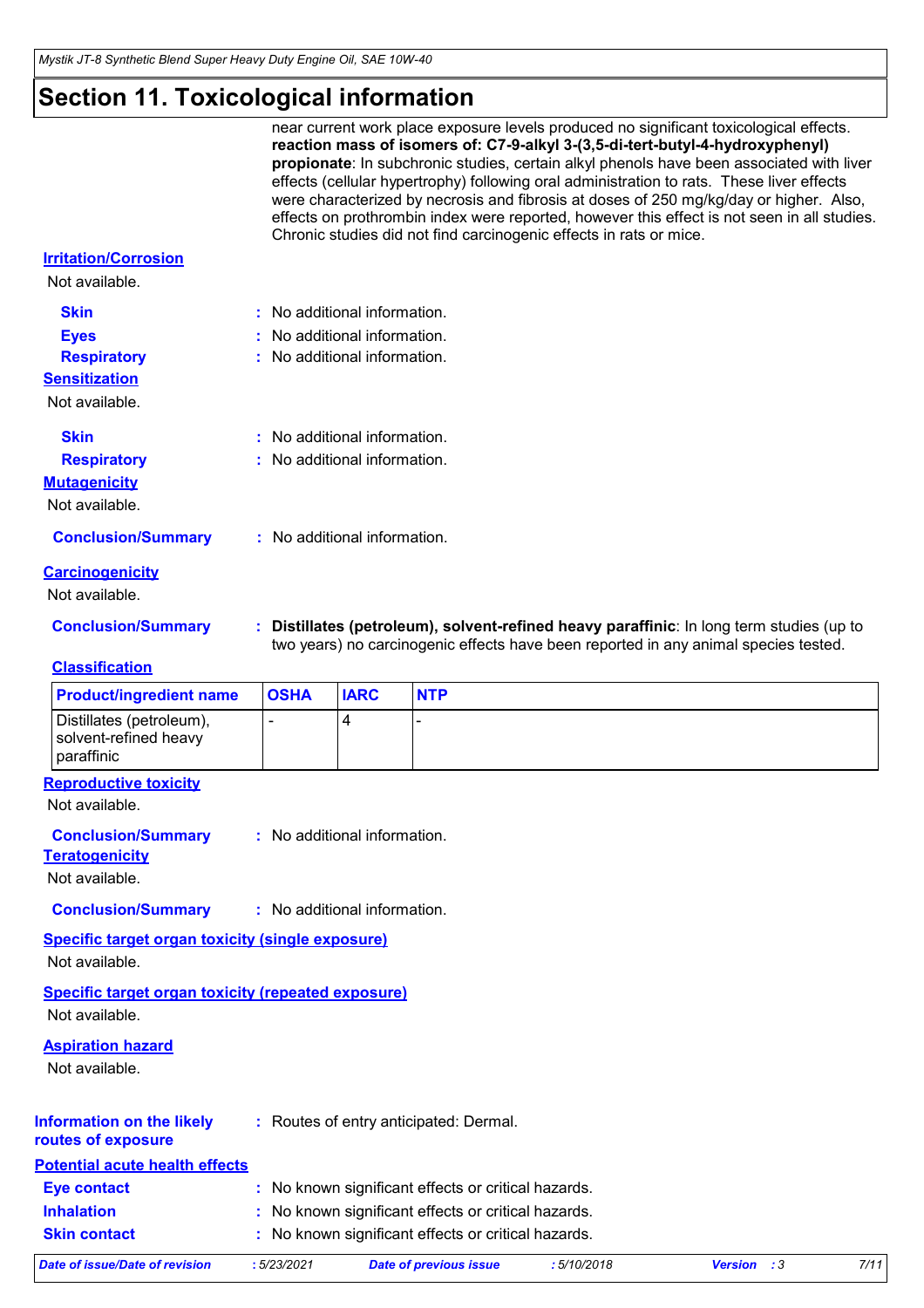### **Section 11. Toxicological information**

**Ingestion :** No known significant effects or critical hazards.

|                     | <b>Symptoms related to the physical, chemical and toxicological characteristics</b> |
|---------------------|-------------------------------------------------------------------------------------|
| <b>Eye contact</b>  | : No specific data.                                                                 |
| <b>Inhalation</b>   | : No specific data.                                                                 |
| <b>Skin contact</b> | : No specific data.                                                                 |
| <b>Ingestion</b>    | : No specific data.                                                                 |
|                     |                                                                                     |

|                                                   | Delayed and immediate effects and also chronic effects from short and long term exposure |
|---------------------------------------------------|------------------------------------------------------------------------------------------|
| <b>Short term exposure</b>                        |                                                                                          |
| <b>Potential immediate</b><br><b>effects</b>      | : Not available.                                                                         |
| <b>Potential delayed effects : Not available.</b> |                                                                                          |
| <b>Long term exposure</b>                         |                                                                                          |
| <b>Potential immediate</b><br><b>effects</b>      | : Not available.                                                                         |
| <b>Potential delayed effects : Not available.</b> |                                                                                          |
| <b>Potential chronic health effects</b>           |                                                                                          |
| Not available.                                    |                                                                                          |
| <b>General</b>                                    | : No known significant effects or critical hazards.                                      |
| <b>Carcinogenicity</b>                            | : No known significant effects or critical hazards.                                      |
| <b>Mutagenicity</b>                               | : No known significant effects or critical hazards.                                      |
| <b>Teratogenicity</b>                             | : No known significant effects or critical hazards.                                      |
| <b>Developmental effects</b>                      | : No known significant effects or critical hazards.                                      |
| <b>Fertility effects</b>                          | : No known significant effects or critical hazards.                                      |

### **Section 12. Ecological information**

#### **Toxicity**

Not available.

**Conclusion/Summary :** Not available.

#### **Persistence and degradability**

**Conclusion/Summary :** Not available.

#### **Bioaccumulative potential**

| <b>Product/ingredient name</b>                                                                  | $LoaPow$                    | <b>BCF</b> | <b>Potential</b> |
|-------------------------------------------------------------------------------------------------|-----------------------------|------------|------------------|
| Distillates (petroleum),<br>solvent-refined heavy<br>paraffinic<br>reaction mass of isomers of: | 3.9 <sub>to</sub> 6<br>19.2 | 260        | high<br>low      |
| C7-9-alkyl 3-(3,5-di-tert-butyl-<br>4-hydroxyphenyl) propionate                                 |                             |            |                  |

#### **Mobility in soil**

**Soil/water partition coefficient (KOC)**

**:** Not available.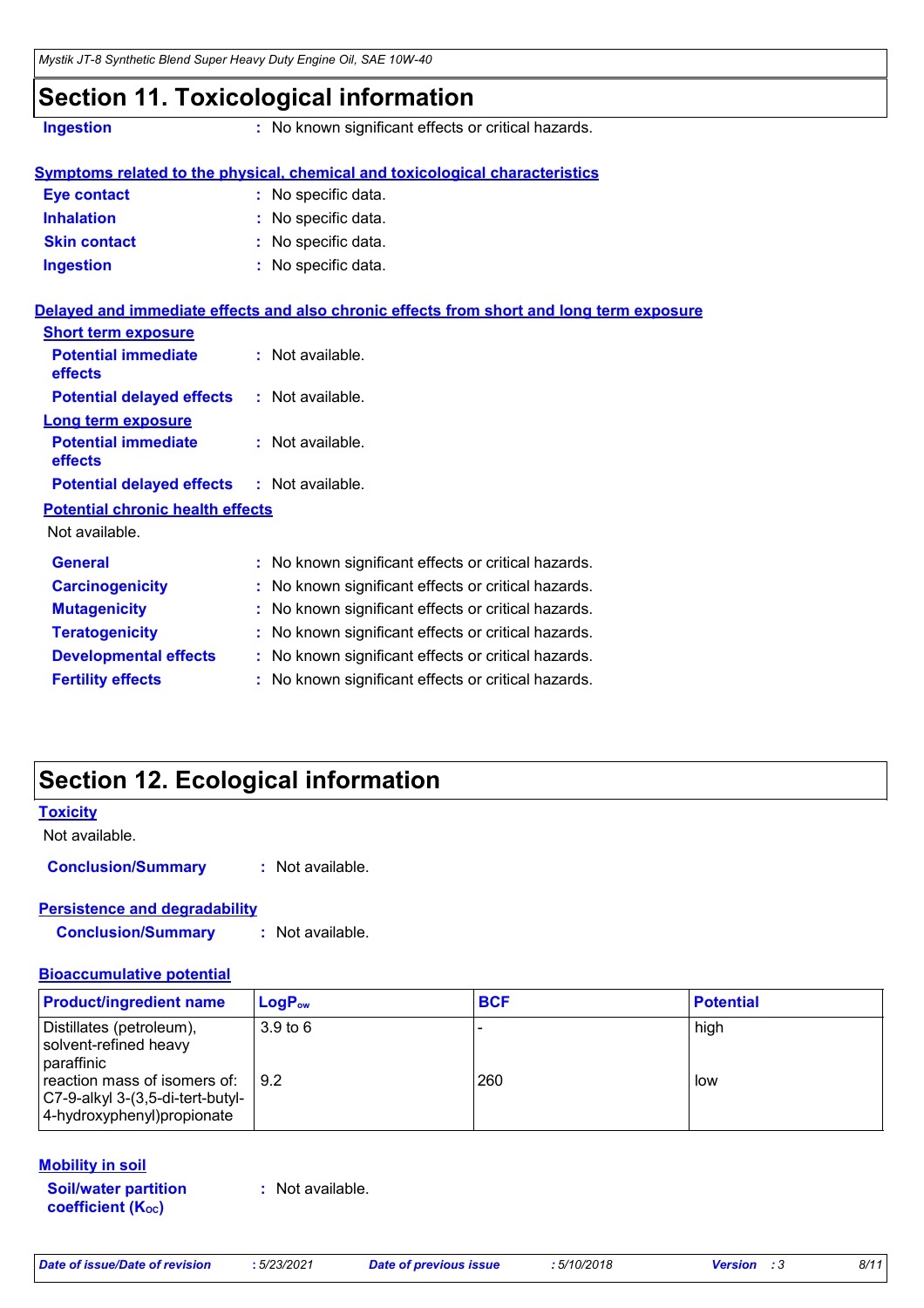### **Section 12. Ecological information**

**Other adverse effects** : No known significant effects or critical hazards.

#### **Section 13. Disposal considerations**

**Disposal methods :**

The generation of waste should be avoided or minimized wherever possible. Disposal of this product, solutions and any by-products should at all times comply with the requirements of environmental protection and waste disposal legislation and any regional local authority requirements. Dispose of surplus and non-recyclable products via a licensed waste disposal contractor. Waste should not be disposed of untreated to the sewer unless fully compliant with the requirements of all authorities with jurisdiction. Waste packaging should be recycled. Incineration or landfill should only be considered when recycling is not feasible. This material and its container must be disposed of in a safe way. Empty containers or liners may retain some product residues. Avoid dispersal of spilled material and runoff and contact with soil, waterways, drains and sewers.

### **Section 14. Transport information**

|                                      | <b>DOT Classification</b> | <b>IMDG</b>    | <b>IATA</b>              |
|--------------------------------------|---------------------------|----------------|--------------------------|
| <b>UN number</b>                     | Not regulated.            | Not regulated. | Not regulated.           |
| <b>UN proper</b><br>shipping name    | $\overline{\phantom{0}}$  |                |                          |
| <b>Transport</b><br>hazard class(es) | -                         |                |                          |
| <b>Packing group</b>                 | $\overline{\phantom{a}}$  |                | $\overline{\phantom{0}}$ |
| <b>Environmental</b><br>hazards      | No.                       | No.            | No.                      |

**Oil:** The product(s) represented by this SDS is (are) regulated as "oil" under 49 CFR Part 130. Shipments by rail or highway in packaging having a capacity of 3500 gallons or more or in a quantity greater 42,000 gallons are subject to these requirements. In addition, mixtures containing 10% or more of this product may be subject to these requirements.

**Special precautions for user** : Transport within user's premises: always transport in closed containers that are upright and secure. Ensure that persons transporting the product know what to do in the event of an accident or spillage.

**Transport in bulk according :** Not available. **to Annex II of MARPOL and the IBC Code**

### **Section 15. Regulatory information**

**U.S. Federal regulations : Clean Water Act (CWA) 307**: Phosphorodithioic acid, mixed O,O-bis(sec-Bu and isooctyl) esters, zinc salts; toluene; benzene; Nickel **Clean Water Act (CWA) 311**: fumaric acid; toluene; ethylenediamine; vinyl acetate; benzene **United States inventory (TSCA 8b)**: All components are listed or exempted. This material is classified as an oil under Section 311 of the Clean Water Act (CWA) and the Oil Pollution Act of 1990 (OPA). Discharges or spills which produce a visible sheen on waters of the United States, their adjoining shorelines, or into conduits leading to surface waters must be reported to the EPA's National Response Center at (800) 424-8802. *Date of issue/Date of revision* **:** *5/23/2021 Date of previous issue : 5/10/2018 Version : 3 9/11*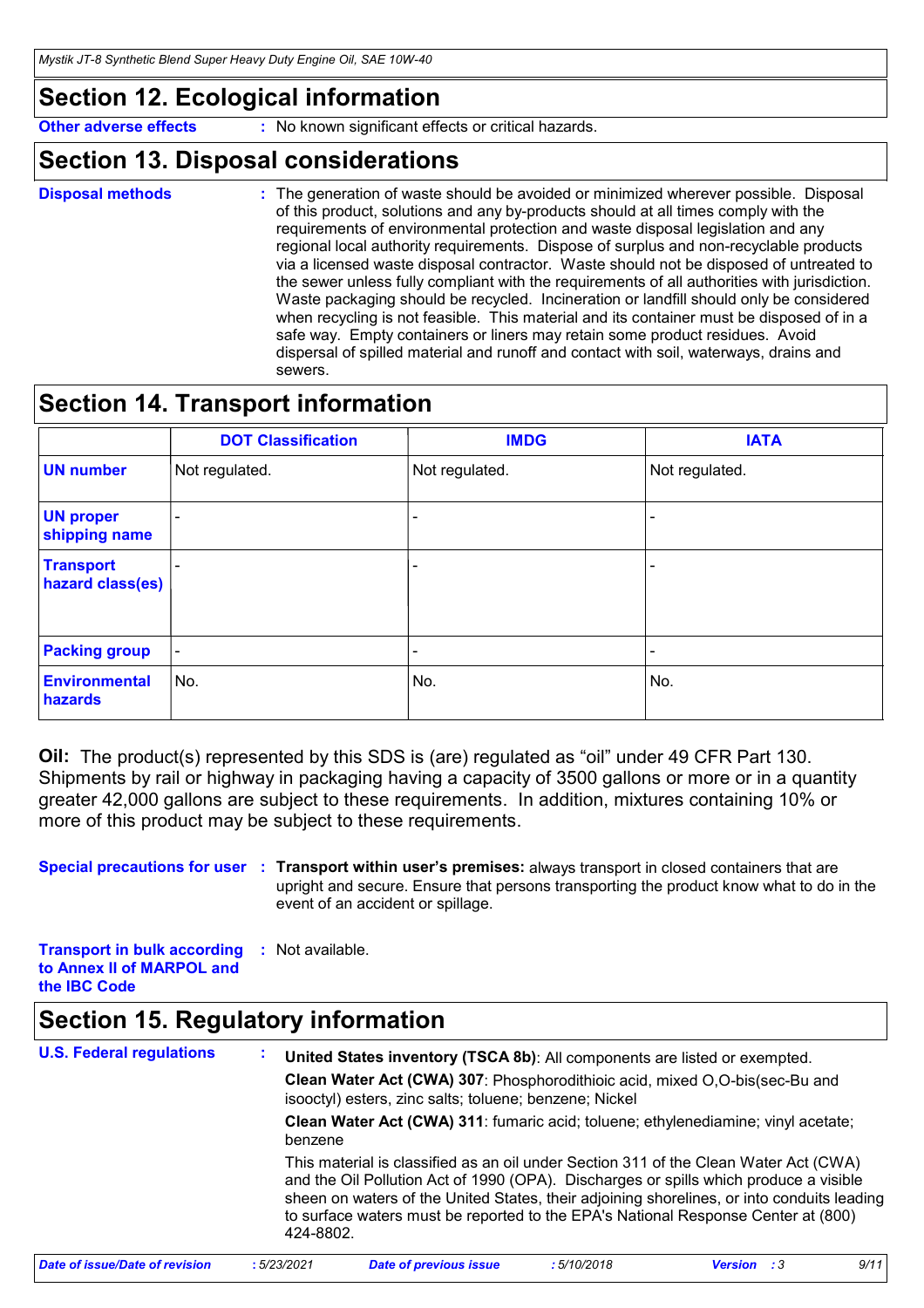### **Section 15. Regulatory information**

#### **SARA 302/304 SARA 304 RQ :** Not applicable. **Composition/information on ingredients SARA 311/312 Classification :** Not applicable. No products were found. **Composition/information on ingredients**

| <b>State regulations</b> |                                                                 |
|--------------------------|-----------------------------------------------------------------|
| <b>Massachusetts</b>     | : None of the components are listed.                            |
| <b>New York</b>          | : None of the components are listed.                            |
| <b>New Jersey</b>        | : None of the components are listed.                            |
| <b>Pennsylvania</b>      | : None of the components are listed.                            |
|                          | <b>California Prop. 65 Clear and Reasonable Warnings (2018)</b> |

WARNING: This product can expose you to Benzene, which is known to the State of California to cause cancer and birth defects or other reproductive harm. This product can expose you to chemicals including Nickel, which is known to the State of California to cause cancer, and Toluene, which is known to the State of California to cause birth defects or other reproductive harm. For more information go to www.P65Warnings.ca.gov.

#### **International regulations**

#### **Inventory list**

| <b>United States</b>     | : All components are listed or exempted.                                             |
|--------------------------|--------------------------------------------------------------------------------------|
| Australia                | : All components are listed or exempted.                                             |
| <b>Canada</b>            | : All components are listed or exempted.                                             |
| <b>China</b>             | : All components are listed or exempted.                                             |
| <b>Europe</b>            | : All components are listed or exempted.                                             |
| <b>Japan</b>             | : Japan inventory (ENCS): Not determined.<br>Japan inventory (ISHL): Not determined. |
| <b>Malaysia</b>          | : All components are listed or exempted.                                             |
| <b>New Zealand</b>       | : All components are listed or exempted.                                             |
| <b>Philippines</b>       | : All components are listed or exempted.                                             |
| <b>Republic of Korea</b> | : All components are listed or exempted.                                             |
| <b>Taiwan</b>            | : Not determined.                                                                    |
| <b>Thailand</b>          | : Not determined.                                                                    |
| <b>Turkey</b>            | : Not determined.                                                                    |
| <b>Viet Nam</b>          | : Not determined.                                                                    |

### **Section 16. Other information**

**National Fire Protection Association (U.S.A.)**

| <b>Flammability</b>                            |
|------------------------------------------------|
| <b>Health</b><br><b>Instability/Reactivity</b> |
| <b>Special</b>                                 |

**Reprinted with permission from NFPA 704-2001, Identification of the Hazards of Materials for Emergency Response Copyright ©1997, National Fire Protection Association, Quincy, MA 02269. This reprinted material is not the complete and official position of the National Fire Protection Association, on the referenced subject which is represented only by the standard in its entirety.**